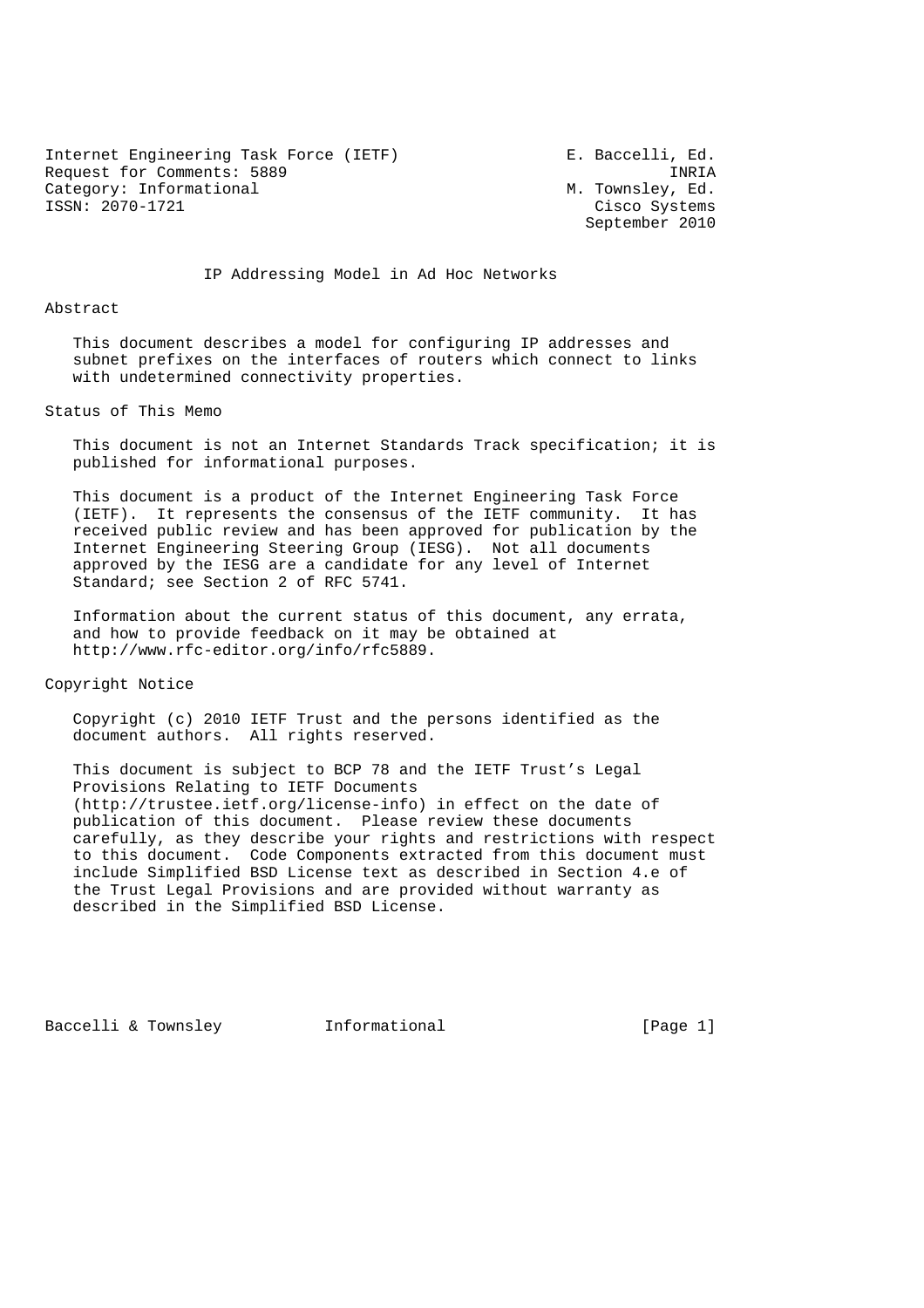Table of Contents

| 2.1 |                                     |  |
|-----|-------------------------------------|--|
|     |                                     |  |
|     | 4. IP Subnet Prefix Configuration 4 |  |
|     | 5. IP Address Configuration 4       |  |
|     |                                     |  |
|     |                                     |  |
|     |                                     |  |
|     |                                     |  |
|     |                                     |  |
|     | 8.1. Normative References 7         |  |
|     | 8.2. Informative References 7       |  |
|     |                                     |  |

#### 1. Introduction

 The appropriate configuration of IP addresses and subnet masks for router network interfaces is generally a prerequisite to the correct functioning of routing protocols. Consideration of various items, including underlying link capabilities and connectivity, geographical topology, available address blocks, assumed traffic patterns etc., are used when determining the appropriate network topology and the associated IP interface configuration.

 When the capabilities and connectivity of the links that connect routers are well-known and stable, logical network topology design and corresponding IP interface configuration are straightforward. Absent any assumption about link-level connectivity, however, there is no canonical method for determining a given IP interface configuration.

 Link-level connectivity is generally qualified as undetermined when it is unplanned and/or time-varying in character. Ad hoc networks are typical examples of networks with undetermined link-level connectivity. Routing protocols for ad hoc networks are purposely designed to detect and maintain paths across the network, even when faced with links with undetermined connectivity, assuming that routers' interfaces are configured with IP addresses. This document thus proposes a model for configuration of IP addresses and subnet prefixes on router interfaces to links with undetermined connectivity properties, to allow routing protocols and data packet forwarding to function.

 Note that routers may ultimately need additional IP prefixes for the diverse applications that could run directly on the routers themselves, or for assignment to attached hosts or networks. For

Baccelli & Townsley **Informational** [Page 2]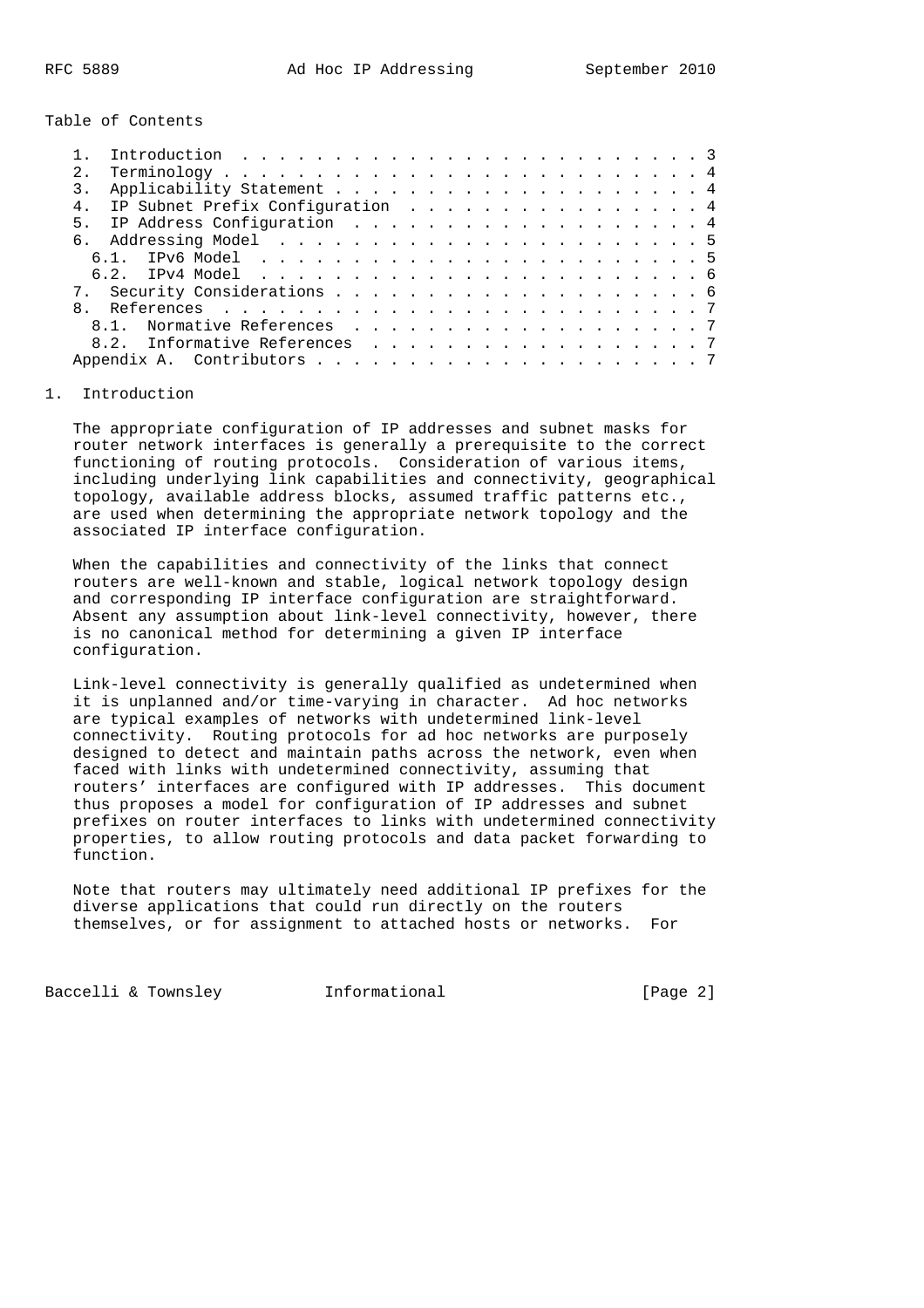IPv6, these addresses may be global [RFC3587], Unique-Local [RFC4193] or Link-Local [RFC4291]. For IPv4, the addresses may be global (i.e., public) or private [RFC1918]. In general, global scope is desired over local scope, though it is understood that this may not always be achievable via automatic configuration mechanisms. In this document however, automatic configuration of the prefixes used for general applications is considered as a problem that is separable from that of automatic configuration of addresses and prefixes necessary for routing protocols to function. This document thus focuses on the latter: the type of IP address and subnet mask configuration necessary for routing protocols and data packet forwarding to function.

2. Terminology

 This document uses the vocabulary and the concepts defined in [RFC1918] and [RFC4632] for IPv4, as well as [RFC4291] for IPv6.

3. Applicability Statement

 This model gives guidance about the configuration of IP addresses and the IP subnet prefixes on a router's IP interfaces, which connect to links with undetermined connectivity properties.

 When more specific assumptions can be made regarding the connectivity between interfaces or the (persistent) reachability of some addresses, these should be considered when configuring subnet prefixes.

4. IP Subnet Prefix Configuration

 If the link to which an interface connects enables no assumptions of connectivity to other interfaces, the only addresses that can be assumed "on link", are the address(es) of that interface itself. Note that while link-local addresses are assumed to be "on link", the utility of link-local addresses is limited as described in Section 6.

 Thus, subnet prefix configuration on such interfaces must not make any promises in terms of direct (one hop) IP connectivity to IP addresses other than that of the interface itself. This suggests the following principle:

 o no on-link subnet prefix should be configured on such an interface.

 Note that if layer 2 communication is enabled between a pair of interfaces, IP packet exchange is also enabled, even if IP subnet configuration is absent or different on each of these interfaces.

Baccelli & Townsley **Informational** [Page 3]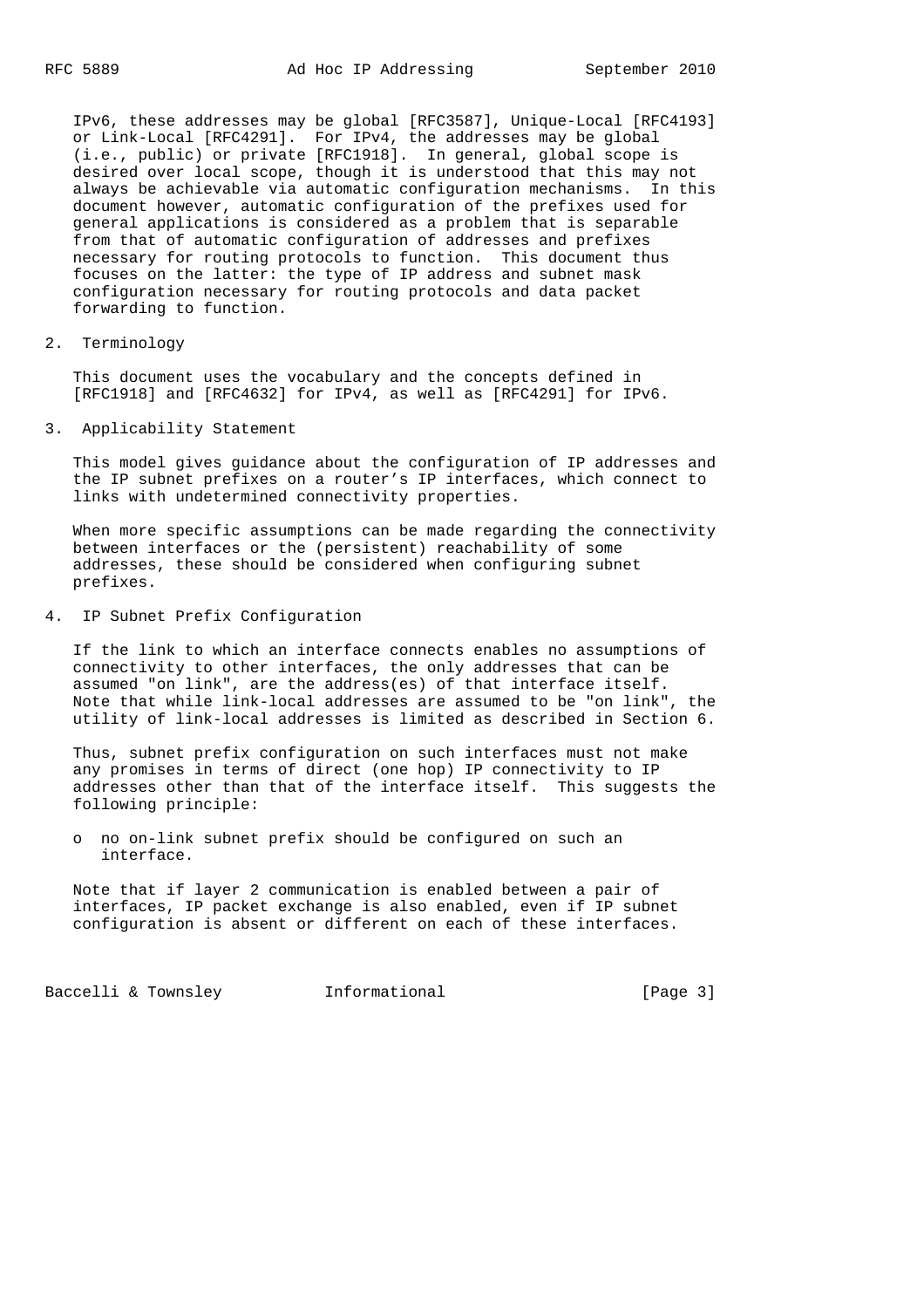Also note that if, on the contrary, assumptions can be made regarding the connectivity between interfaces, or regarding the persistent reachability of some addresses, these should be considered when configuring IP subnet prefixes, and the corresponding interface(s) may in such case be configured with an on-link subnet prefix.

### 5. IP Address Configuration

 Routing protocols running on a router may exhibit different requirements for uniqueness of interface addresses; some have no such requirements, others have requirements ranging from local uniqueness only, to uniqueness within, at least, the routing domain (as defined in [RFC1136]).

 Routing protocols that do not require unique IP addresses within the routing domain utilize a separate unique identifier within the routing protocol itself; such identifiers could be based on factory assignment or configuration.

 Nevertheless, configuring an IP address that is unique within the routing domain satisfies the less stringent uniqueness requirements, while also enabling protocols that have the most stringent requirements of uniqueness within the routing domain. As a result, the following principle allows for IP autoconfiguration to apply to the widest array of routing protocols:

- o an IP address assigned to an interface that connects to a link with undetermined connectivity properties should be unique, at least within the routing domain.
- 6. Addressing Model

 Sections 4 and 5 describe principles for IP address and subnet prefix configuration on an interface of a router, when that interface connects to a link with undetermined connectivity properties. The following describes guidelines that follow from these principles, respectively for IPv6 and IPv4.

 Note that the guidelines provided in this document slightly differ for IPv6 and IPv4, as IPv6 offers possibilities that IPv4 does not (i.e., the possibility to simply not configure any on-link subnet prefix on an IPv6 interface), which provide a "cleaner" model.

Baccelli & Townsley [Page 4]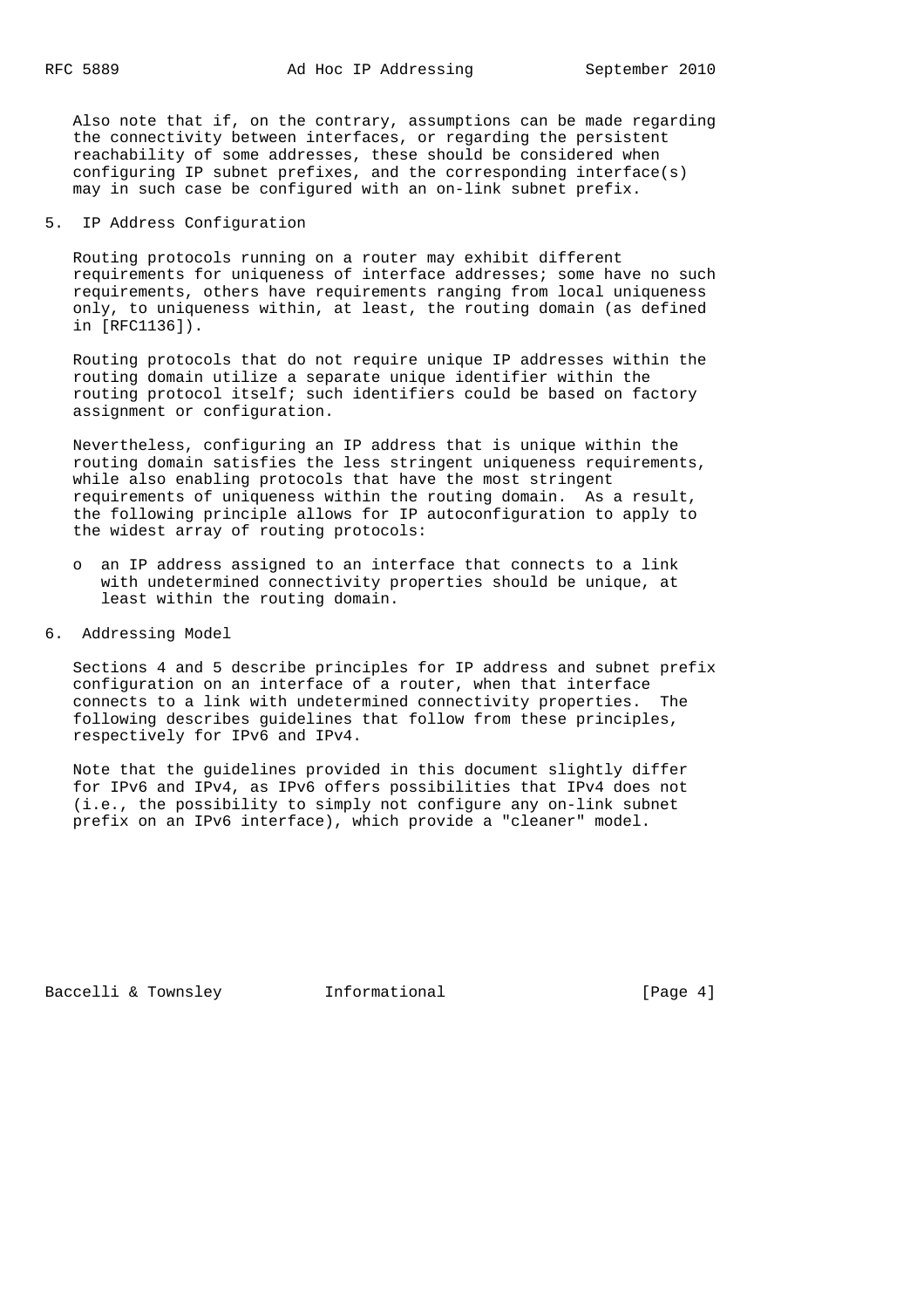# 6.1. IPv6 Model

 For IPv6, the principles described in Sections 4 and 5 suggest the following rules:

- o An IP address configured on this interface should be unique, at least within the routing domain, and
- o No on-link subnet prefix is configured on this interface.

 Note that while an IPv6 link-local address is assigned to each interface as per [RFC4291], in general link-local addresses are of limited utility on links with undetermined connectivity, as connectivity to neighbors may be constantly changing. The known limitations are:

- o In general, there is no mechanism to ensure that IPv6 link-local addresses are unique across multiple links, though link-local addresses using an IID that are of the modified EUI-64 form should be globally unique.
- o Routers cannot forward any packets with link-local source or destination addresses to other links (as per [RFC4291]), while most of the time, routers need to be able to forward packets to/ from different links.

 Therefore, autoconfiguration solutions should be encouraged to primarily focus on configuring IP addresses that are not IPv6 link local.

6.2. IPv4 Model

 For IPv4, the principles described in Sections 4 and 5 suggest rules similar to those mentioned for IPv6 in Section 6.1, that are:

- o An IP address configured on this interface should be unique, at least within the routing domain, and
- o Any subnet prefix configured on this interface should be 32 bits long.

 Note that the use of IPv4 link-local addresses [RFC3927] in this context should be discouraged for most applications, as the limitations outlined in Section 6.1 for IPv6 link-local addresses also concern IPv4 link-local addresses. These limitations are further exacerbated by the smaller pool of IPv4 link-local addresses to choose from and thus increased reliance on Duplicate Address Detection (DAD).

Baccelli & Townsley **Informational** [Page 5]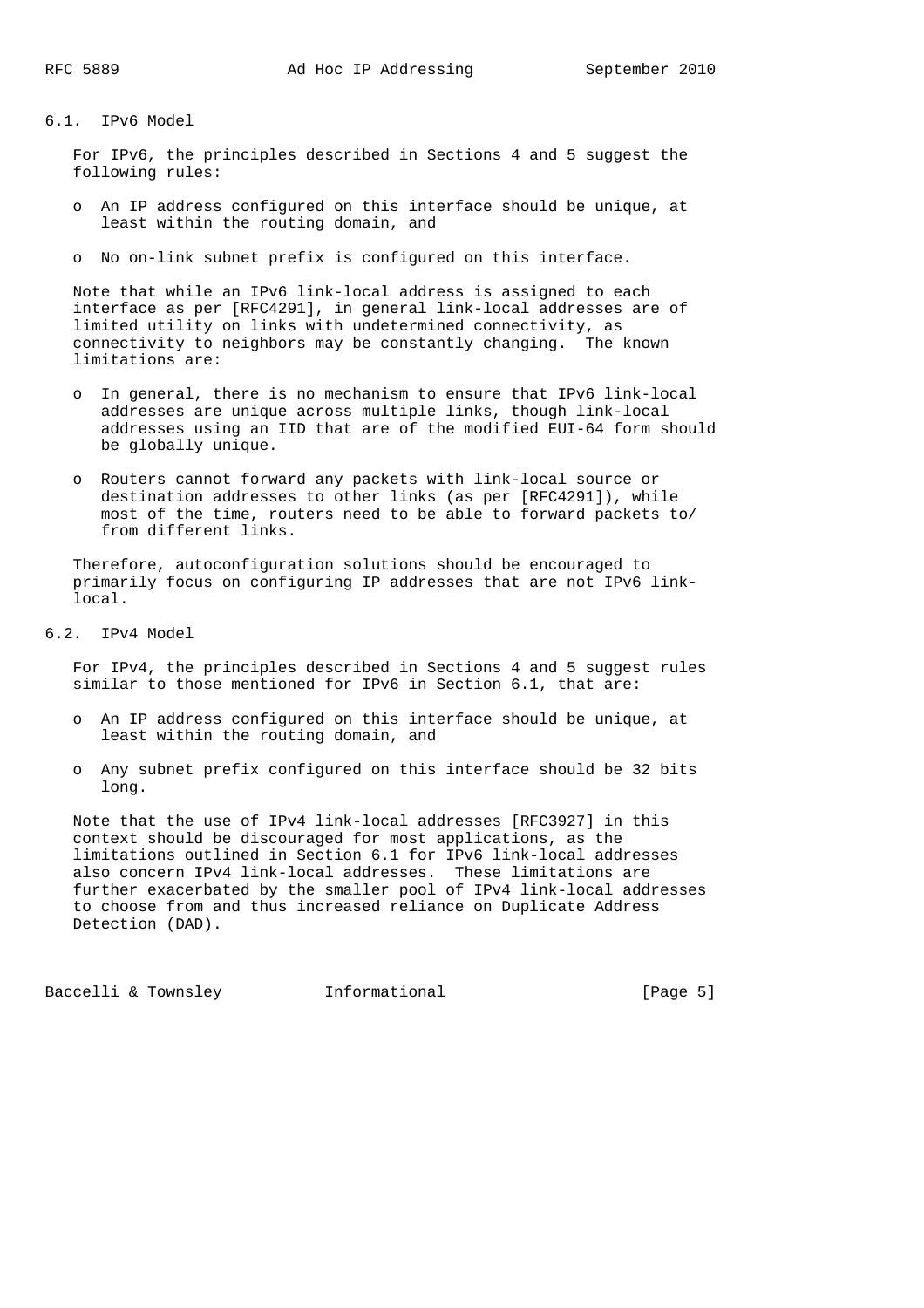## 7. Security Considerations

 This document focuses on the IP address and subnet mask configuration necessary for routing protocols and data packet forwarding to function. [RFC4593] describes generic threats to routing protocols, whose applicability is not altered by the presence of interfaces with undetermined connectivity properties. As such, the addressing model described in this document does not introduce new security threats.

 However, the possible lack of pre-established infrastructure or authority, as enabled by the use of interfaces with undetermined connectivity properties, may render some of the attacks described in [RFC4593] easier to undertake. In particular, detection of malevolent misconfiguration may be more difficult to detect and to locate.

### 8. References

- 8.1. Normative References
	- [RFC1136] Hares, S. and D. Katz, "Administrative Domains and Routing Domains: A model for routing in the Internet", RFC 1136, December 1989.
	- [RFC4291] Hinden, R. and S. Deering, "IP Version 6 Addressing Architecture", RFC 4291, February 2006.
	- [RFC3927] Cheshire, S., Aboba, B., and E. Guttman, "Dynamic Configuration of IPv4 Link-Local Addresses", RFC 3927, May 2005.
	- [RFC1918] Rekhter, Y., Moskowitz, B., Karrenberg, D., de Groot, G., and E. Lear, "Address Allocation for Private Internets", BCP 5, RFC 1918, February 1996.
	- [RFC4193] Hinden, R. and B. Haberman, "Unique Local IPv6 Unicast Addresses", RFC 4193, October 2005.
	- [RFC3587] Hinden, R., Deering, S., and E. Nordmark, "IPv6 Global Unicast Address Format", RFC 3587, August 2003.
	- [RFC4632] Fuller, V. and T. Li, "Classless Inter-domain Routing (CIDR): The Internet Address Assignment and Aggregation Plan", BCP 122, RFC 4632, August 2006.

Baccelli & Townsley **Informational** [Page 6]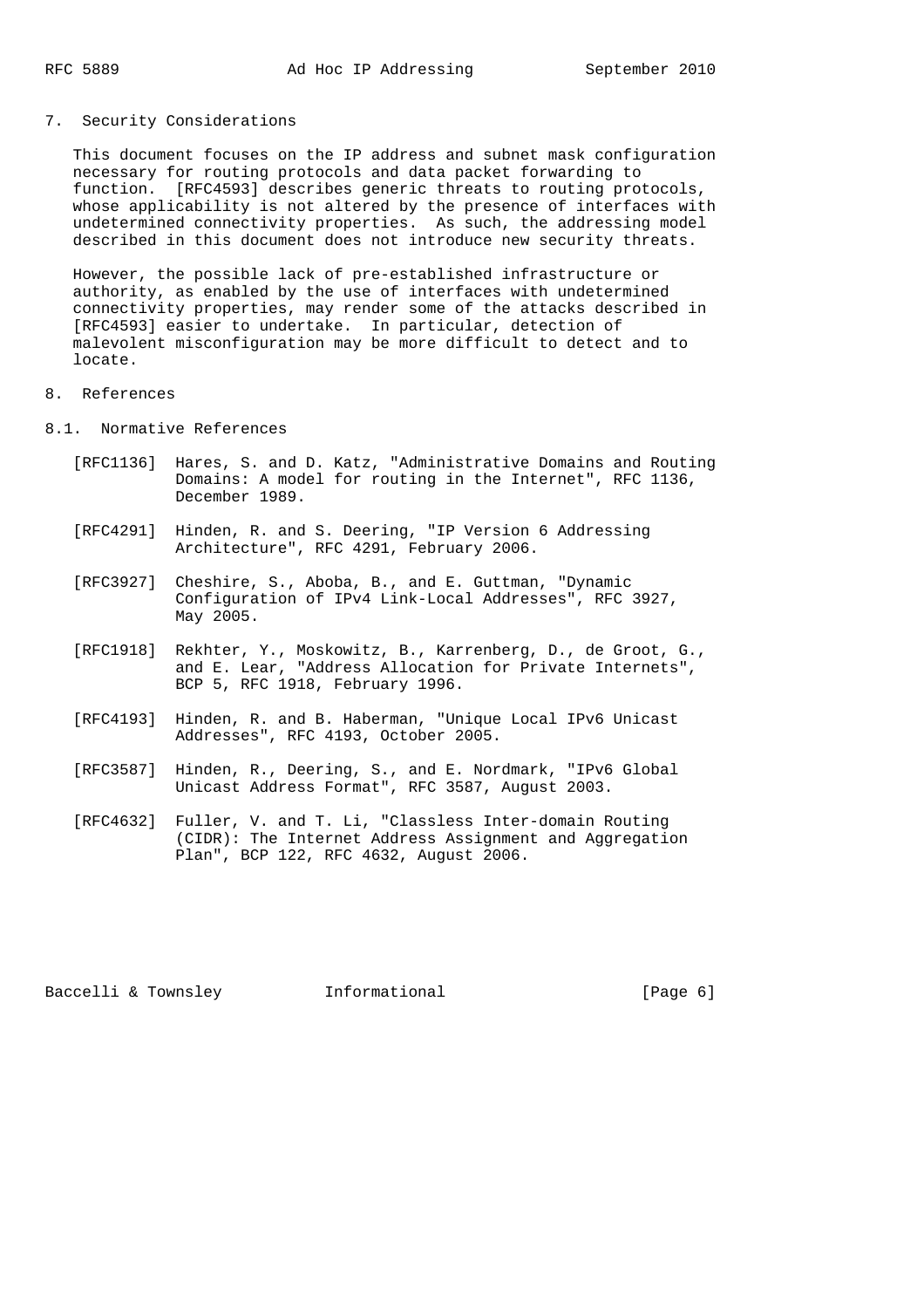# 8.2. Informative References

 [RFC4593] Barbir, A., Murphy, S., and Y. Yang, "Generic Threats to Routing Protocols", RFC 4593, October 2006.

Baccelli & Townsley **Informational** [Page 7]